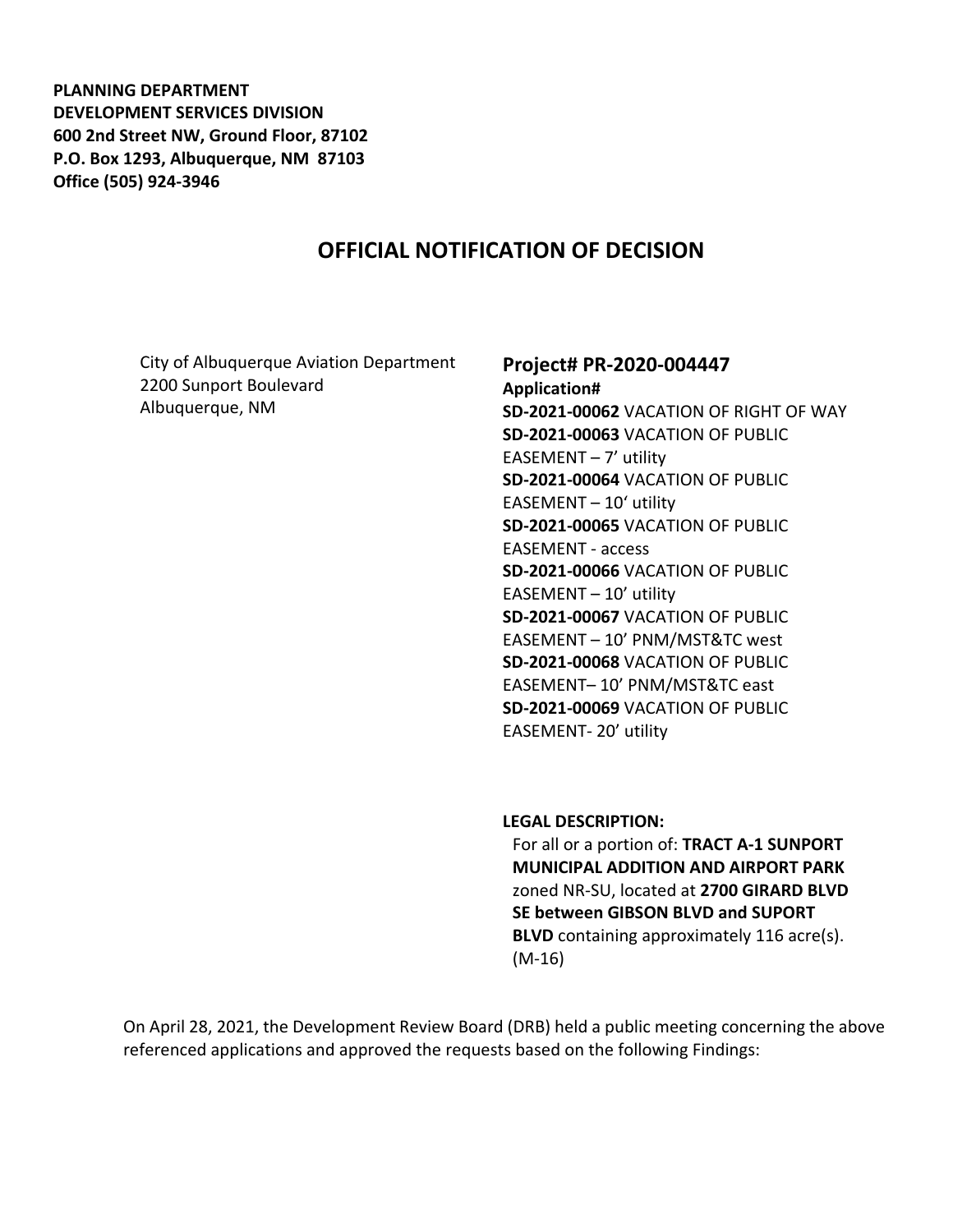Official Notice of Decision Project # PR-2020-004447 Applications# SD-2021-00062, SD-2021-00063, SD-2021-00064, SD-2021-00065, SD-2021-00066, SD-2021-00067, SD-2021-00068, SD-2021-00069 Page 2 of 4

## **SD-2021-00062 VACATION OF RIGHT OF WAY**

- 1. This is a request to vacate the 58,174 square feet of right-of-way of the entirety of Columbia Drive SE south of Alamo Avenue SE.
- 2. The applicant provided notice as required in table 6-1-1 of the IDO.
- 3. The applicant justified the vacation request for the easement pursuant to 14-16-6-6-(M)(3) of the IDO. The Right-of-Way (to be vacated) has never been improved or used for physical access. This R/W is no longer needed as a result of the Orion Center site layout which provides for a private driveway which connects the site to Alamo Avenue SE and Columbia Drive SE.
- 4. Pursuant to section 14-16-6-6(M)(1)(b), the DRB will be the recommending body on the request because the vacation is more than 5,000 square feet or the entire width of a street, including any or all of the right-of-way.
- 5. The vacation must be must be platted within one year of final City Council approval or it will be void (see Table 6-4-3 of the IDO).

## **SD-2021-00063 VACATION OF PUBLIC EASEMENT – 7' utility**

- 1. The applicant proposes to vacate a 7-foot public utility easement that was recorded on May 25, 1983.
- 2. The applicant justified the vacation request for the easement pursuant to 14-16-6-6-(M)(3) of the IDO, as there are no existing or planned utility lines in this location.
- 3. The vacation as depicted on the Vacation Exhibit in the Planning file must be platted within one year of DRB approval or it will be void (see Table 6-4-3 of the IDO).

## **SD-2021-00064 VACATION OF PUBLIC EASEMENT – 10' utility**

- 1. The applicant proposes to vacate a 10-foot public utility easement that was recorded on October 7, 1996.
- 2. The applicant justified the vacation request for the easement pursuant to 14-16-6-6-(M)(3) of the IDO, as there are no existing or planned utility lines in this location.
- 3. The vacation as depicted on the Vacation Exhibit in the Planning file must be platted within one year of DRB approval or it will be void (see Table 6-4-3 of the IDO).

### **SD-2021-00065 VACATION OF PUBLIC EASEMENT – access**

- 1. The applicant proposes to vacate a 50-foot x 10-foot access easement that was recorded on October 7, 1996.
- 2. The applicant justified the vacation request for the easement pursuant to 14-16-6-6-(M)(3) of the IDO, as this easement has never been improved and has never been used for access to Tract A-1-A of Airport Park. The tract has legal access via a permanent private access easement connecting the tract to Alamo Road.
- 3. The vacation as depicted on the Vacation Exhibit in the Planning file must be platted within one year of DRB approval or it will be void (see Table 6-4-3 of the IDO).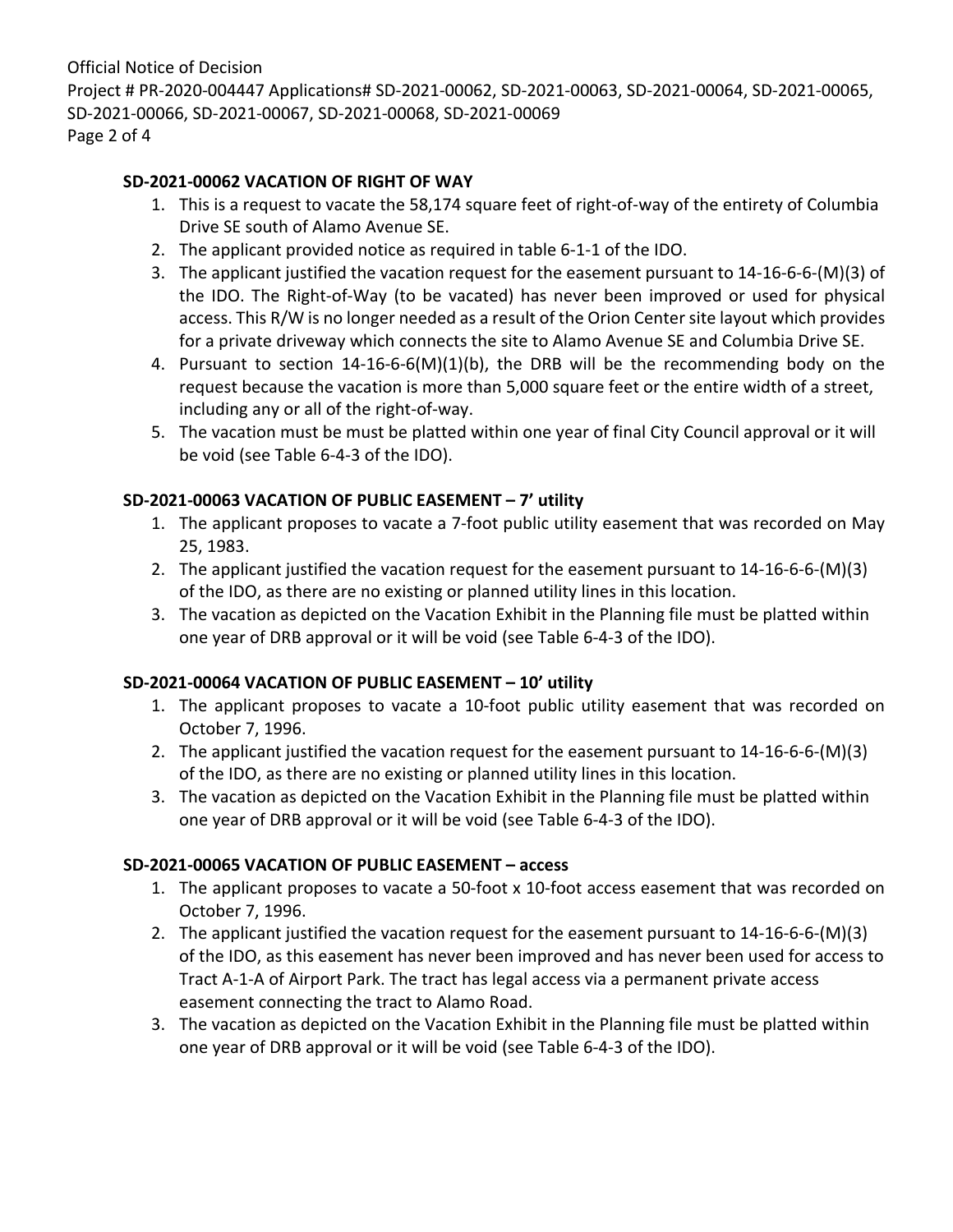Official Notice of Decision Project # PR-2020-004447 Applications# SD-2021-00062, SD-2021-00063, SD-2021-00064, SD-2021-00065, SD-2021-00066, SD-2021-00067, SD-2021-00068, SD-2021-00069 Page 3 of 4

## **SD-2021-00066 VACATION OF PUBLIC EASEMENT – 10' utility**

- 1. The applicant proposes to vacate a 10-foot public utility easement that was recorded on September 9, 1970.
- 2. The applicant justified the vacation request for the easement pursuant to 14-16-6-6-(M)(3) of the IDO, as there are no existing or planned utility lines in this location.
- 3. The vacation as depicted on the Vacation Exhibit in the Planning file must be platted within one year of DRB approval or it will be void (see Table 6-4-3 of the IDO).

## **SD-2021-00067 VACATION OF PUBLIC EASEMENT – 10' PNM/MST&TC west**

- 1. The applicant proposes to vacate a 10-foot public utility easement that was recorded on May 25, 1983.
- 2. The applicant justified the vacation request for the easement pursuant to 14-16-6-6-(M)(3) of the IDO, as there are no existing or planned utility lines in this location.
- 3. The vacation as depicted on the Vacation Exhibit in the Planning file must be platted within one year of DRB approval or it will be void (see Table 6-4-3 of the IDO).

## **SD-2021-00068 VACATION OF PUBLIC EASEMENT – 10' PNM/MST&TC east**

- 1. The applicant proposes to vacate a 10-foot public underground easement that was recorded on July 21, 1987.
- 2. The applicant justified the vacation request for the easement pursuant to 14-16-6-6-(M)(3) of the IDO provided that the applicant complies with the following finding (finding #3).
- 3. The applicant must perform additional coordination with PNM to satisfy all of PNM's concerns regarding the re-location of underground distribution feeders and/or the easement, and PNM can withhold their required signature on the Plat if these measures are not adequately taken by the applicant.
- 4. The vacation as depicted on the Vacation Exhibit in the Planning file must be platted within one year of DRB approval or it will be void (see Table 6-4-3 of the IDO).

## **SD-2021-00069 VACATION OF PUBLIC EASEMENT – 20' utility**

- 1. The applicant proposes to vacate a 20-foot public utility easement that was recorded on February 5, 1965.
- 2. The applicant justified the vacation request for the easement pursuant to 14-16-6-6-(M)(3) of the IDO, as there are existing telecommunication lines (occupying or abutting the easement) which are being re-located within the Orion Center Project.
- 3. The vacation as depicted on the Vacation Exhibit in the Planning file must be platted within one year of DRB approval or it will be void (see Table 6-4-3 of the IDO).

APPEAL: If you wish to appeal this decision, you must do so within 15 days of the DRB's decision or by **MAY 13, 2021.** The date of the DRB's decision is not included in the 15-day period for filing an appeal, and if the 15<sup>th</sup> day falls on a Saturday, Sunday or Holiday, the next working day is considered as the deadline for filing the appeal.